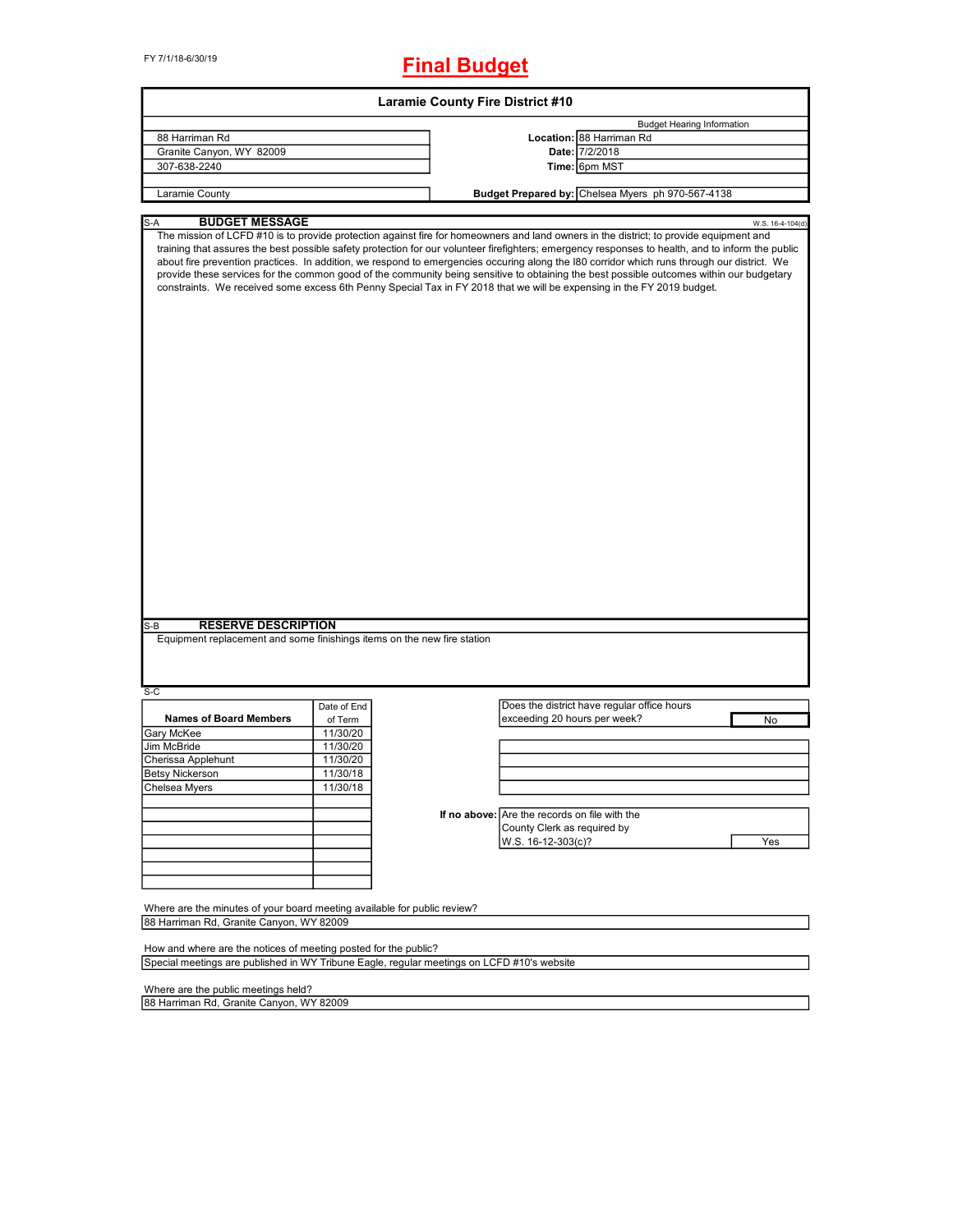## **FINAL BUDGET SUMMARY**

|       | <b>OVERVIEW</b>                                             | 2016-2017<br>Actual | 2017-2018<br>Estimated | 2018-2019<br>Proposed | Final Approval |
|-------|-------------------------------------------------------------|---------------------|------------------------|-----------------------|----------------|
|       |                                                             |                     |                        |                       |                |
| $S-1$ | <b>Total Budgeted Expenditures</b>                          | \$188,824           | \$57,545               | \$113,920             | \$113,920      |
| $S-2$ | <b>Total Principal to Pay on Debt</b>                       | \$0                 | \$0                    | \$0                   | \$0            |
| $S-3$ | <b>Total Change to Restricted Funds</b>                     | \$139.844           | $-$1,088,635$          | $-$ \$74.848          | $-$74,848$     |
|       |                                                             |                     |                        |                       |                |
| $S-4$ | <b>Total General Fund and Forecasted Revenues Available</b> | \$428.761           | \$281.033              | \$194.219             | \$194,219      |
|       |                                                             |                     |                        |                       |                |
| $S-5$ | Amount requested from County Commissioners                  | \$300,450           | \$169,455              | \$95,000              | \$95,000       |
|       |                                                             |                     |                        |                       |                |
| $S-6$ | <b>Additional Funding Needed:</b>                           |                     |                        | \$0                   | \$0            |

|        | <b>REVENUE SUMMARY</b>                       | 2016-2017<br>Actual | 2017-2018<br>Estimated | 2018-2019<br>Proposed | <b>Final Approval</b>            |
|--------|----------------------------------------------|---------------------|------------------------|-----------------------|----------------------------------|
|        |                                              |                     |                        |                       |                                  |
| $S-7$  | <b>Operating Revenues</b>                    | \$100               | \$24,487               | \$15,000              | \$15,000                         |
| $S-8$  | Tax levy (From the County Treasurer)         | \$81,838            | \$92,442               | \$95,000              | \$95,000                         |
| $S-9$  | <b>Government Support</b>                    | \$0                 | \$0                    | \$0                   | \$0                              |
| $S-10$ | <b>Grants</b>                                | \$39,519            | \$0                    | \$3,000               | \$3,000                          |
| $S-11$ | Other County Support (Not from Co. Treas.)   | \$218,612           | \$77,013               | \$0                   | \$0                              |
| $S-12$ | <b>Miscellaneous</b>                         | \$2,755             | \$1,154                | \$520                 | \$520                            |
| $S-13$ | <b>Other Forecasted Revenue</b>              | \$0                 | \$0                    | \$0                   | \$0                              |
| $S-14$ | <b>Total Revenue</b>                         | \$342.824           | \$195,096              | \$113,520             | \$113,520                        |
|        | FY 7/1/18-6/30/19                            |                     |                        |                       | Laramie County Fire District #10 |
|        | <b>EXPENDITURE SUMMARY</b>                   | 2016-2017           | 2017-2018              | 2018-2019             | <b>Final Approval</b>            |
|        |                                              | Actual              | Estimated              | Proposed              |                                  |
| $S-15$ | <b>Capital Outlay</b>                        | \$127,738           | \$0                    | \$31,400              | \$31,400                         |
| $S-16$ | <b>Interest and Fees On Debt</b>             | \$0                 | \$0                    | \$0                   | \$0                              |
| $S-17$ | <b>Administration</b>                        | \$3.840             | \$3,938                | \$11,045              | \$11,045                         |
| $S-18$ | <b>Operations</b>                            | \$50,988            | \$43,689               | \$58,525              | \$58,525                         |
| $S-19$ | <b>Indirect Costs</b>                        | \$6,259             | \$9,918                | \$12,950              | \$12,950                         |
|        |                                              |                     |                        |                       |                                  |
| $S-20$ | <b>Total Expenditures</b>                    | \$188,824           | \$57,545               | \$113,920             | \$113,920                        |
|        |                                              | 2016-2017           | 2017-2018              | 2018-2019             |                                  |
|        | <b>DEBT SUMMARY</b>                          | Actual              | Estimated              | Proposed              | <b>Final Approval</b>            |
|        |                                              |                     |                        |                       |                                  |
| $S-21$ | <b>Principal Paid on Debt</b>                | \$0                 | \$0                    | \$0                   | \$0                              |
|        | <b>CASH AND INVESTMENTS</b>                  | 2016-2017           | 2017-2018              | 2018-2019             | <b>Final Approval</b>            |
|        |                                              | Actual              | Estimated              | Proposed              |                                  |
| $S-22$ | TOTAL GENERAL FUNDS                          | \$85,937            | \$85,937               | \$80,699              | \$80,699                         |
|        |                                              |                     |                        |                       |                                  |
|        | <b>Summary of Reserve Funds</b>              |                     |                        |                       |                                  |
| $S-23$ | <b>Beginning Balance in Reserve Accounts</b> |                     |                        |                       |                                  |
| $S-24$ | a. Depreciation Reserve                      | \$1,062,270         | \$1,226,757            | \$75,000              | \$75,000                         |
| $S-25$ | b. Other Reserve                             | \$0                 | \$0                    | \$0                   | \$0                              |
| $S-26$ | c. Emergency Reserve (Cash)                  | \$182,465           | \$157,822              | \$220,944             | \$220,944                        |
|        | Total Reserves (a+b+c)                       | \$1.244.735         | \$1,384,579            | \$295.944             | \$295,944                        |
| $S-27$ | Amount to be added                           |                     |                        |                       |                                  |
| $S-28$ | a. Depreciation Reserve                      | \$164,487           | \$85,008               | \$0                   | \$0                              |
|        | $Q_1$ $\vdots$ $Q_n$                         | $\sim$              | $\sim$                 | $\sim$                | $\sim$                           |

S-29 b. Other Reserve \$0 \$0 \$0 \$0 S-30 c. Emergency Reserve (Cash) \$293 \$63,122 \$552 \$552 **Total to be added (a+b+c)** \$164,780 \$148,130 \$552 \$552 S-31 **Subtotal** \$1,409,515 \$1,532,709 \$296,496 \$296,496 S-32 **Less Total to be spent** \$24,936 \$1,236,765 \$75,400 \$75,400 S-33 **TOTAL RESERVES AT END OF FISCAL YEAR** \$1,384,579 \$295,944 \$221,096 \$221,096

*End of Summary*

*Budget Officer / District Official (if not same as "Submitted by")*

Date adopted by Special District

Granite Canyon, WY 82009

**DISTRICT ADDRESS:** 88 Harriman Rd **PREPARED BY:** Chelsea Myers ph 970-567-4138

**DISTRICT PHONE:** 307-638-2240

1/29/18 *Form approved by Wyoming Department of Audit, Public Funds Division Prepared in compliance with the Uniform Municipal Fiscal Procedures Act (W.S. 16-4-101 through 124) as it applies.*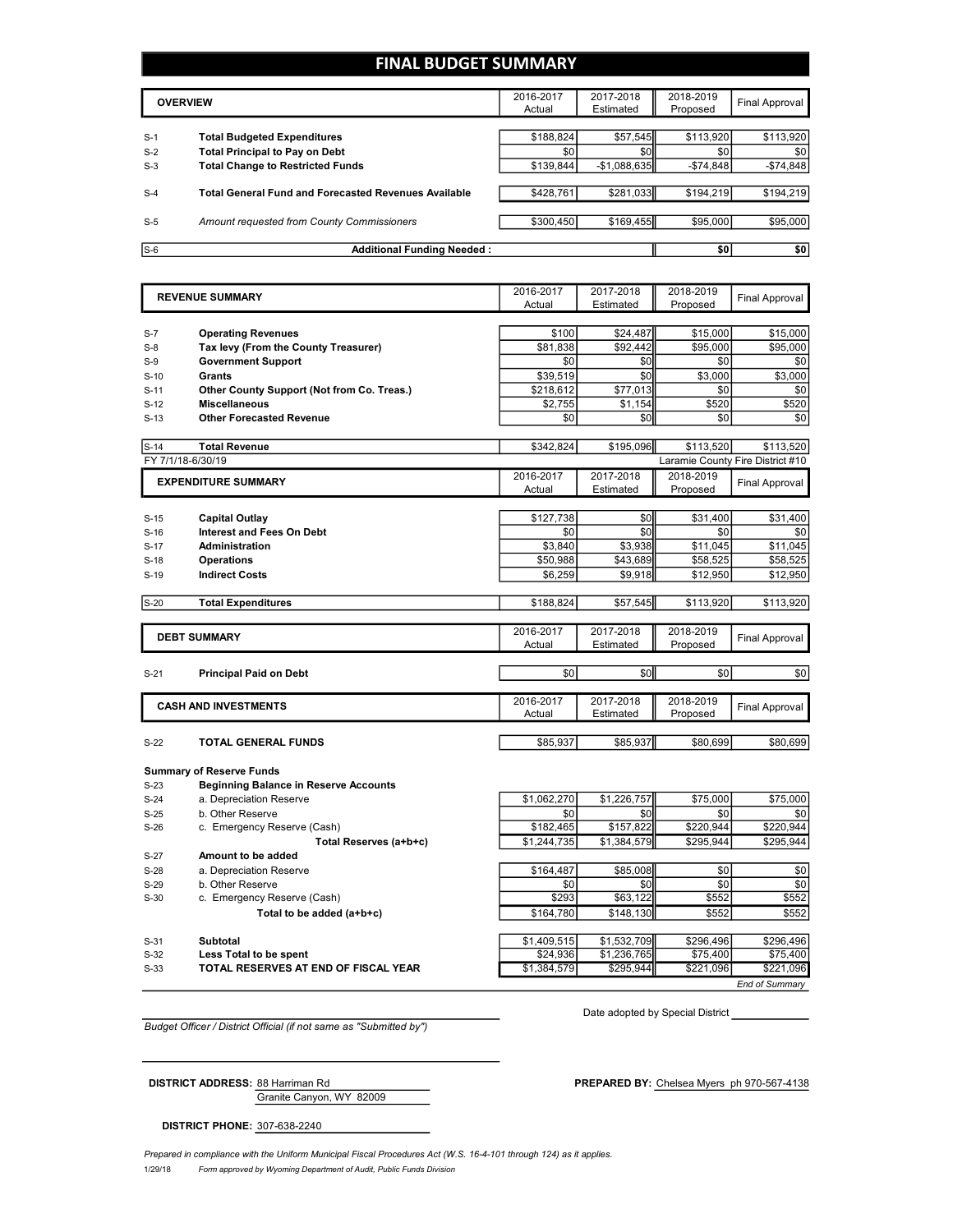## **Final Budget**

Laramie County Fire District #10

**NAME OF DISTRICT/BOARD**

**FYE** 6/30/2019

|           | PROPERTY TAXES AND ASSESSMENTS                 |                     |                        |                       |                       |
|-----------|------------------------------------------------|---------------------|------------------------|-----------------------|-----------------------|
|           |                                                | 2016-2017<br>Actual | 2017-2018<br>Estimated | 2018-2019<br>Proposed | <b>Final Approval</b> |
| $R-1$     | <b>Property Taxes and Assessments Received</b> |                     |                        |                       |                       |
| $R-1.1$   | Tax Levy (From the County Treasurer)           | \$81,838            | \$92,442               | \$95,000              | \$95,000              |
| $R-1.2$   | <b>Other County Support</b>                    | \$218,612           | \$77,013               |                       |                       |
|           | <b>FORECASTED REVENUE</b>                      |                     |                        |                       |                       |
|           |                                                | 2016-2017<br>Actual | 2017-2018<br>Estimated | 2018-2019<br>Proposed | <b>Final Approval</b> |
| $R-2$     | <b>Revenues from Other Governments</b>         |                     |                        |                       |                       |
| $R-2.1$   | State Aid                                      |                     |                        |                       |                       |
| $R-2.2$   | Additional County Aid (non-treasurer)          |                     |                        |                       |                       |
| $R-2.3$   | City (or Town) Aid                             |                     |                        |                       |                       |
| $R-2.4$   | Other (Specify)                                |                     |                        |                       |                       |
| $R-2.5$   | <b>Total Government Support</b>                | \$0                 | \$0                    | \$0                   | \$0                   |
| $R-3$     | <b>Operating Revenues</b>                      |                     |                        |                       |                       |
| $R-3.1$   | <b>Customer Charges</b>                        |                     |                        |                       |                       |
| $R-3.2$   | Sales of Goods or Services                     |                     | \$23,512               | \$15,000              | \$15,000              |
| $R - 3.3$ | <b>Other Assessments</b>                       | \$100               | \$975                  |                       |                       |
| $R-3.4$   | <b>Total Operating Revenues</b>                | \$100               | \$24,487               | \$15,000              | \$15,000              |
| $R-4$     | Grants                                         |                     |                        |                       |                       |
| $R-4.1$   | <b>Direct Federal Grants</b>                   |                     |                        |                       |                       |
| $R-4.2$   | Federal Grants thru State Agencies             |                     |                        |                       |                       |
| $R-4.3$   | <b>Grants from State Agencies</b>              | \$39,519            |                        | \$3,000               | \$3,000               |
| $R-4.4$   | <b>Total Grants</b>                            | \$39,519            | \$0                    | \$3,000               | \$3,000               |
| $R-5$     | <b>Miscellaneous Revenue</b>                   |                     |                        |                       |                       |
| $R-5.1$   | Interest                                       | \$2,730             | \$1,154                | \$500                 | $\overline{$}500$     |

R-5.1 Interest \$2,730 \$1,154 \$500 \$500 R-5.2 \$25 \$20 \$20 Co-op Dividends

R-5.4 **Total Miscellaneous 1.154 \$2,755 \$1,154 \$520 \$520 \$520** R-5.5 **Total Forecasted Revenue 18,520 \$42,374** \$25,641 \$18,520 \$18,520 \$18,520

R-6.6 **Total Other Forecasted Revenue (a+b)** \$0 \$0 \$0 \$0

R-6.1 a. Other past due-as estimated by Co. Treas. R-6.2 b. Other forecasted revenue (specify):

Other: Additional

Other: Specify

**R-6 Other Forecasted Revenue**

R-5.3

R-6.3 R-6.4 R-6.5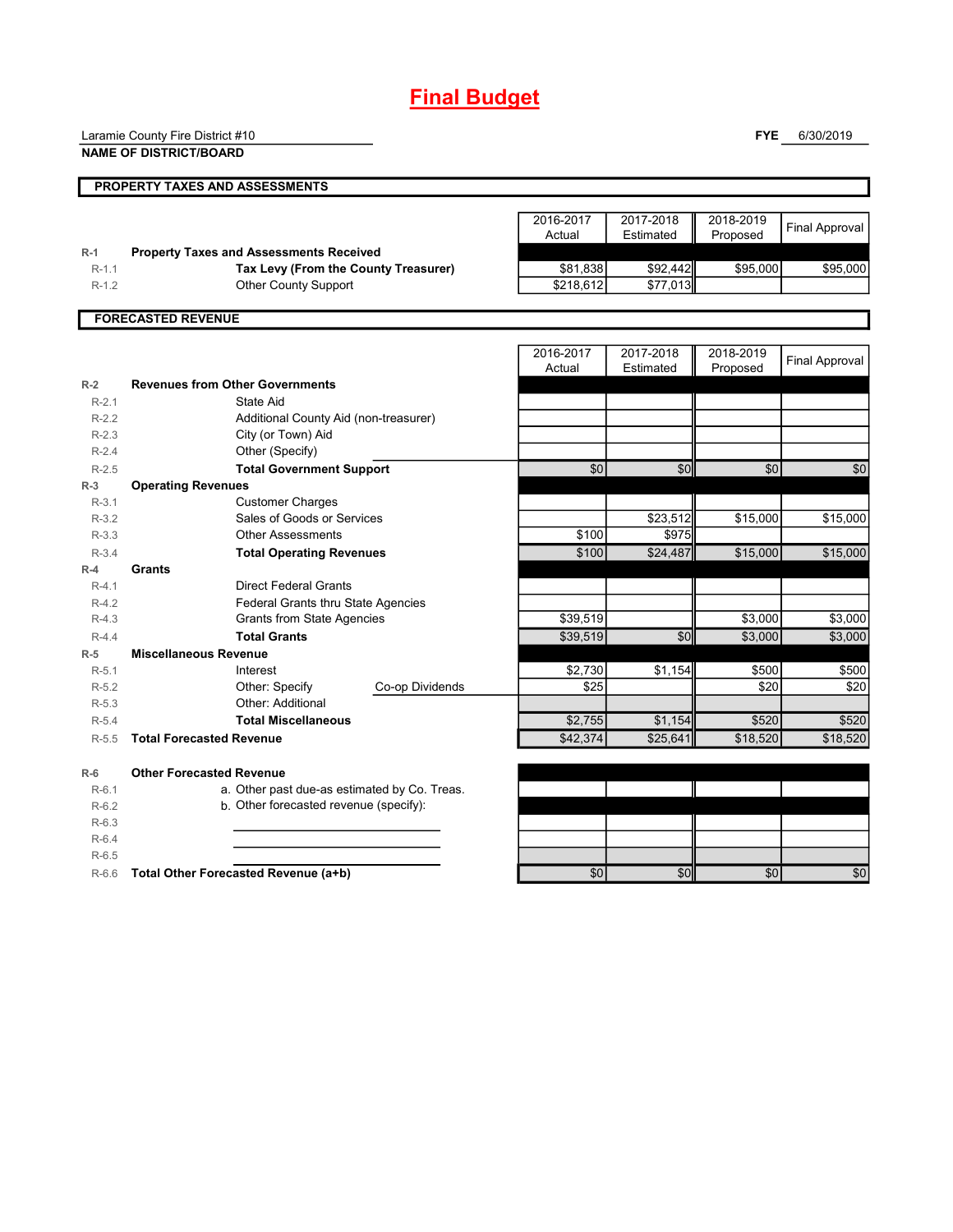## **CAPITAL OUTLAY BUDGET**

| $E-1$     | <b>Capital Outlay</b>       |                         |           |  |
|-----------|-----------------------------|-------------------------|-----------|--|
| $E - 1.1$ |                             | <b>Real Property</b>    | \$56,262  |  |
| $E - 1.2$ |                             | Vehicles                | \$30,813  |  |
| $E-1.3$   |                             | <b>Office Equipment</b> |           |  |
| $E - 1.4$ |                             | Other (Specify)         |           |  |
| $E-1.5$   |                             | SCBA system & radios    | \$40.663  |  |
| $E - 1.6$ |                             | PPE Equip & radios      |           |  |
| $E - 1.7$ |                             |                         |           |  |
| $E-1.8$   | <b>TOTAL CAPITAL OUTLAY</b> |                         | \$127.738 |  |

|         |                             |                      | 2016-2017 | 2017-2018 | 2018-2019 |                |
|---------|-----------------------------|----------------------|-----------|-----------|-----------|----------------|
|         |                             |                      | Actual    | Estimated | Proposed  | Final Approval |
|         | <b>Capital Outlay</b>       |                      |           |           |           |                |
| $E-1.1$ |                             | <b>Real Property</b> | \$56,262  |           |           |                |
| $E-1.2$ |                             | Vehicles             | \$30,813  |           | \$5,000   | \$5,000        |
| $E-1.3$ |                             | Office Equipment     |           |           |           |                |
| $E-1.4$ |                             | Other (Specify)      |           |           |           |                |
| $E-1.5$ |                             | SCBA system & radios | \$40,663  |           |           |                |
| $E-1.6$ |                             | PPE Equip & radios   |           |           | \$26,400  | \$26,400       |
| $E-1.7$ |                             |                      |           |           |           |                |
| $E-1.8$ | <b>TOTAL CAPITAL OUTLAY</b> |                      | \$127,738 | \$0       | \$31,400  | \$31,400       |

#### **ADMINISTRATION BUDGET**

| $E-2$     | <b>Personnel Services</b>            |                              |
|-----------|--------------------------------------|------------------------------|
| $E - 2.1$ |                                      | Administrator                |
| $E - 2.2$ |                                      | Secretary                    |
| $E - 2.3$ |                                      | Clerical                     |
| $E-2.4$   |                                      | Other (Specify)              |
| $E - 2.5$ |                                      |                              |
| $E - 2.6$ |                                      |                              |
| $E - 2.7$ |                                      |                              |
| $E-3$     | <b>Board Expenses</b>                |                              |
| $E-3.1$   |                                      | Travel                       |
| $E - 3.2$ |                                      | Mileage                      |
| $E - 3.3$ |                                      | Other (Specify)              |
| $E - 3.4$ |                                      | Newsletter                   |
| $E - 3.5$ |                                      |                              |
| $E - 3.6$ |                                      |                              |
| $E - 4$   | <b>Contractual Services</b>          |                              |
| $E - 4.1$ |                                      | Legal                        |
| $E-4.2$   |                                      | Accounting/Auditing          |
| $E - 4.3$ |                                      | Other (Specify)              |
| $E-4.4$   |                                      | Advertising                  |
| $E-4.5$   |                                      |                              |
| $E-4.6$   |                                      |                              |
| $E-5$     | <b>Other Administrative Expenses</b> |                              |
| $E - 5.1$ |                                      | <b>Office Supplies</b>       |
| $E - 5.2$ |                                      | Office equipment, rent & rep |
| $E - 5.3$ |                                      | Education                    |
| $E - 5.4$ |                                      | Registrations                |
| $E - 5.5$ |                                      | Other (Specify)              |
| $E - 5.6$ |                                      | <b>Bank Service Charges</b>  |
| $E - 5.7$ |                                      |                              |
| $E - 5.8$ |                                      |                              |
| $E-6$     | <b>TOTAL ADMINISTRATION</b>          |                              |

|           |                                      | 2016-2017<br>Actual | 2017-2018<br>Estimated | 2018-2019<br>Proposed | Final Approval |
|-----------|--------------------------------------|---------------------|------------------------|-----------------------|----------------|
| Ż         | <b>Personnel Services</b>            |                     |                        |                       |                |
| $E - 2.1$ | Administrator                        |                     |                        |                       |                |
| $E - 2.2$ | Secretary                            | \$595               | \$645                  | \$595                 | \$595          |
| $E - 2.3$ | Clerical                             | \$100               | \$100                  | \$150                 | \$150          |
| $E - 2.4$ | Other (Specify)                      |                     |                        |                       |                |
| $E - 2.5$ |                                      |                     |                        |                       |                |
| $E - 2.6$ |                                      |                     |                        |                       |                |
| $E - 2.7$ |                                      |                     |                        |                       |                |
| 3         | <b>Board Expenses</b>                |                     |                        |                       |                |
| $E - 3.1$ | Travel                               |                     |                        |                       |                |
| $E - 3.2$ | Mileage                              |                     |                        |                       |                |
| $E - 3.3$ | Other (Specify)                      |                     |                        |                       |                |
| $E - 3.4$ | Newsletter                           | \$455               | \$463                  | \$1,000               | \$1,000        |
| $E - 3.5$ |                                      |                     |                        |                       |                |
| $E - 3.6$ |                                      |                     |                        |                       |                |
| Ļ.        | <b>Contractual Services</b>          |                     |                        |                       |                |
| $E - 4.1$ | Legal                                |                     |                        |                       |                |
| $E - 4.2$ | Accounting/Auditing                  | \$1,950             | \$2,010                | \$7,500               | \$7,500        |
| $E-4.3$   | Other (Specify)                      |                     |                        |                       |                |
| $E - 4.4$ | Advertising                          | \$214               | \$128                  | \$500                 | \$500          |
| $E-4.5$   |                                      |                     |                        |                       |                |
| $E - 4.6$ |                                      |                     |                        |                       |                |
| 5         | <b>Other Administrative Expenses</b> |                     |                        |                       |                |
| $E - 5.1$ | <b>Office Supplies</b>               | \$297               | \$552                  | \$500                 | \$500          |
| $E - 5.2$ | Office equipment, rent & repair      |                     |                        | \$250                 | \$250          |
| $E - 5.3$ | Education                            |                     |                        | \$200                 | \$200          |
| $E - 5.4$ | Registrations                        |                     |                        | \$250                 | \$250          |
| $E - 5.5$ | Other (Specify)                      |                     |                        |                       |                |
| $E - 5.6$ | <b>Bank Service Charges</b>          | \$229               | \$41                   | \$100                 | \$100          |
| $E - 5.7$ |                                      |                     |                        |                       |                |
| $E - 5.8$ |                                      |                     |                        |                       |                |
| î         | <b>TOTAL ADMINISTRATION</b>          | \$3,840             | \$3,938                | \$11,045              | \$11,045       |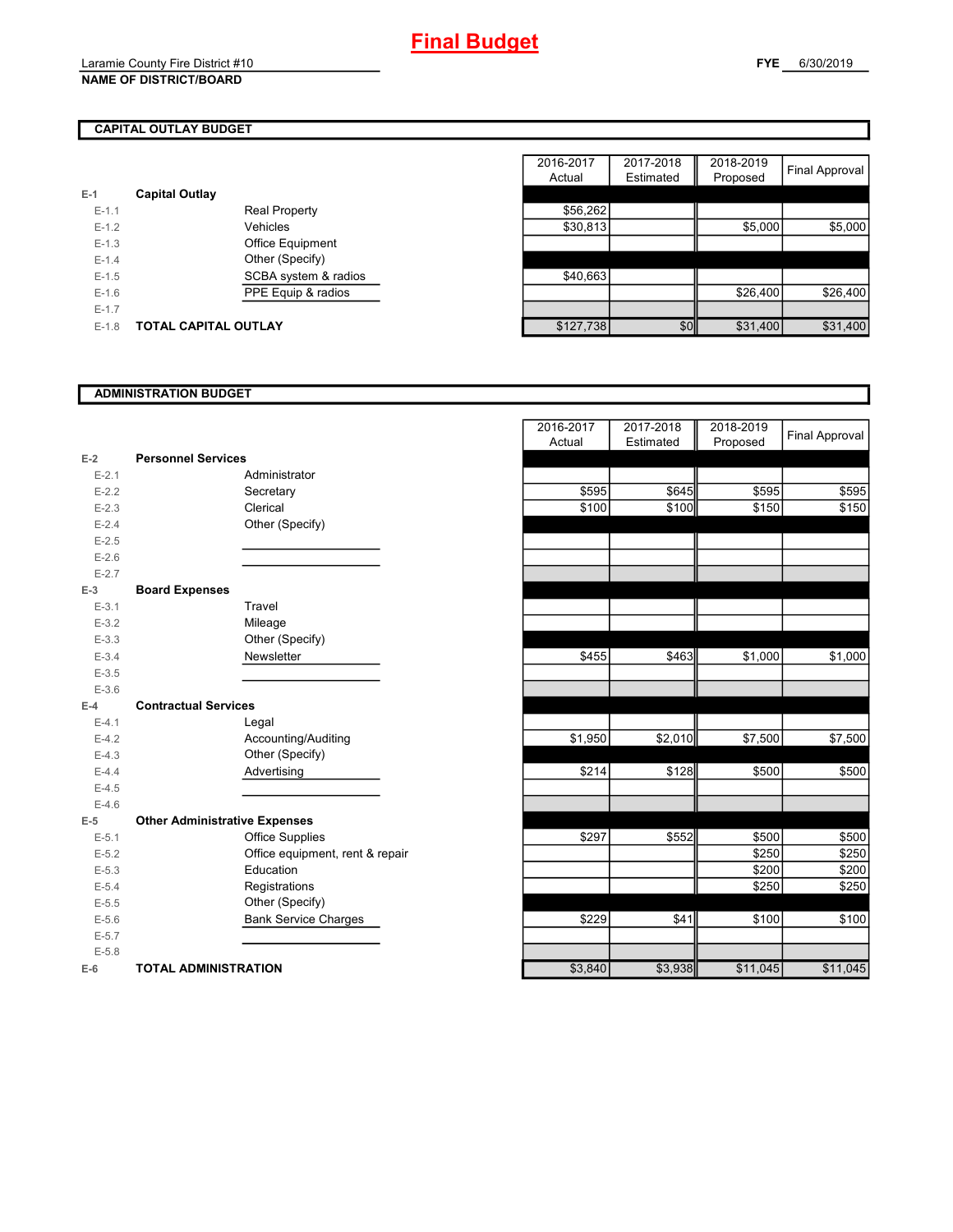# **Final Budget**

#### **FYE** 6/30/2019

## **OPERATIONS BUDGET**

| $E-7$     | <b>Personnel Services</b>              |                   |          |          |          |
|-----------|----------------------------------------|-------------------|----------|----------|----------|
| $E - 7.1$ | Wages--Operations                      |                   |          |          |          |
| $E - 7.2$ | <b>Service Contracts</b>               |                   |          |          |          |
| $E - 7.3$ | Other (Specify)                        |                   |          |          |          |
| $E - 7.4$ | Training                               | \$4,023           | \$2,042  | \$7,000  | \$7,000  |
| $E - 7.5$ | <b>Background Checks</b>               | \$49              | \$0      | \$200    | \$200    |
| $E - 7.6$ | see additional details                 | \$250             |          | \$1,000  | \$1,000  |
| $E-8$     | <b>Travel</b>                          |                   |          |          |          |
| $E-8.1$   | Mileage                                |                   |          |          |          |
| $E - 8.2$ | Other (Specify)                        |                   |          |          |          |
| $E - 8.3$ |                                        |                   |          |          |          |
| $E - 8.4$ |                                        |                   |          |          |          |
| $E - 8.5$ |                                        |                   |          |          |          |
| $E-9$     | <b>Operating supplies (List)</b>       |                   |          |          |          |
| $E-9.1$   | <b>Station Supplies</b>                | \$2,668           | \$971    | \$1,500  | \$1,500  |
| $E-9.2$   | <b>Reporting Software</b>              | \$1,013           | \$832    | \$1,000  | \$1,000  |
| $E-9.3$   | Foam                                   | \$875             | \$1,834  | \$1,500  | \$1,500  |
| $E-9.4$   |                                        |                   |          |          |          |
| $E-9.5$   |                                        |                   |          |          |          |
| $E-10$    | <b>Program Services (List)</b>         |                   |          |          |          |
| $E-10.1$  | Fuel                                   | \$2,737           | \$2,996  | \$3,500  | \$3,500  |
| $E-10.2$  | Vehicle Maintenance                    | \$10,480          | \$13,230 | \$12,000 | \$12,000 |
| $E-10.3$  | Small Equipment                        | \$6,923           | \$281    | \$5,500  | \$5,500  |
| $E-10.4$  | <b>Equipment Repairs</b>               | \$5,330           | \$5,860  | \$6,000  | \$6,000  |
| $E-10.5$  | see additional details                 |                   |          | \$1,000  | \$1,000  |
| $E-11$    | <b>Contractual Arrangements (List)</b> |                   |          |          |          |
| $E-11.1$  | Land Lease                             | \$375             | \$400    | \$600    | \$600    |
| $E-11.2$  | <b>WY Mitigation</b>                   | \$8,901           | \$0      | \$0      |          |
| $E-11.3$  |                                        |                   |          |          |          |
| $E-11.4$  |                                        |                   |          |          |          |
| $E-11.5$  |                                        |                   |          |          |          |
| $E-12$    | <b>Other operations (Specify)</b>      |                   |          |          |          |
| $E-12.1$  | Dues                                   | \$200             | \$150    | \$225    | \$225    |
| $E-12.2$  | <b>Meeting Expenses</b>                | \$398             | \$555    | \$400    | \$400    |
| $E-12.3$  | <b>Bldg/Grounds</b>                    | $\overline{$}754$ | \$1,386  | \$3,100  | \$3,100  |
| $E-12.4$  | Utilities/Telephone/Interne            | \$6,012           | \$13,151 | \$14,000 | \$14,000 |
| $E-12.5$  |                                        |                   |          |          |          |
| $E-13$    | <b>TOTAL OPERATIONS</b>                | \$50,988          | \$43,689 | \$58,525 | \$58,525 |

|                |                                        | 2016-2017 | 2017-2018 | 2018-2019 | <b>Final Approval</b> |
|----------------|----------------------------------------|-----------|-----------|-----------|-----------------------|
|                |                                        | Actual    | Estimated | Proposed  |                       |
| $\overline{7}$ | <b>Personnel Services</b>              |           |           |           |                       |
| $E - 7.1$      | Wages--Operations                      |           |           |           |                       |
| $E - 7.2$      | <b>Service Contracts</b>               |           |           |           |                       |
| $E - 7.3$      | Other (Specify)                        |           |           |           |                       |
| $E - 7.4$      | Training                               | \$4,023   | \$2,042   | \$7,000   | \$7,000               |
| $E - 7.5$      | <b>Background Checks</b>               | \$49      | \$0       | \$200     | \$200                 |
| $E - 7.6$      | see additional details                 | \$250     |           | \$1,000   | \$1,000               |
| 8              | <b>Travel</b>                          |           |           |           |                       |
| $E-8.1$        | Mileage                                |           |           |           |                       |
| $E-8.2$        | Other (Specify)                        |           |           |           |                       |
| $E-8.3$        |                                        |           |           |           |                       |
| $E - 8.4$      |                                        |           |           |           |                       |
| $E-8.5$        |                                        |           |           |           |                       |
| 9              | <b>Operating supplies (List)</b>       |           |           |           |                       |
| $E-9.1$        | <b>Station Supplies</b>                | \$2,668   | \$971     | \$1,500   | \$1,500               |
| $E-9.2$        | <b>Reporting Software</b>              | \$1,013   | \$832     | \$1,000   | \$1,000               |
| $E-9.3$        | Foam                                   | \$875     | \$1,834   | \$1,500   | \$1,500               |
| $E-9.4$        |                                        |           |           |           |                       |
| $E - 9.5$      |                                        |           |           |           |                       |
| $-10$          | <b>Program Services (List)</b>         |           |           |           |                       |
| $E-10.1$       | Fuel                                   | \$2,737   | \$2,996   | \$3,500   | \$3,500               |
| $E-10.2$       | Vehicle Maintenance                    | \$10,480  | \$13,230  | \$12,000  | \$12,000              |
| $E-10.3$       | Small Equipment                        | \$6,923   | \$281     | \$5,500   | \$5,500               |
| $E-10.4$       | <b>Equipment Repairs</b>               | \$5,330   | \$5,860   | \$6,000   | \$6,000               |
| $E-10.5$       | see additional details                 |           |           | \$1,000   | \$1,000               |
| 41.            | <b>Contractual Arrangements (List)</b> |           |           |           |                       |
| $E-11.1$       | Land Lease                             | \$375     | \$400     | \$600     | \$600                 |
| $E-11.2$       | <b>WY Mitigation</b>                   | \$8,901   | \$0       | \$0       |                       |
| $E-11.3$       |                                        |           |           |           |                       |
| E-11.4         |                                        |           |           |           |                       |
| $E-11.5$       |                                        |           |           |           |                       |
| 12             | <b>Other operations (Specify)</b>      |           |           |           |                       |
| $E-12.1$       | Dues                                   | \$200     | \$150     | \$225     | \$225                 |
| $E-12.2$       | <b>Meeting Expenses</b>                | \$398     | \$555     | \$400     | \$400                 |
| $E-12.3$       | <b>Bldg/Grounds</b>                    | \$754     | \$1,386   | \$3,100   | \$3,100               |
| $E-12.4$       | Utilities/Telephone/Interne            | \$6,012   | \$13,151  | \$14,000  | \$14,000              |
| $E-12.5$       |                                        |           |           |           |                       |
| 13             | <b>TOTAL OPERATIONS</b>                | \$50.988  | \$43.689  | \$58.525  | \$58.525              |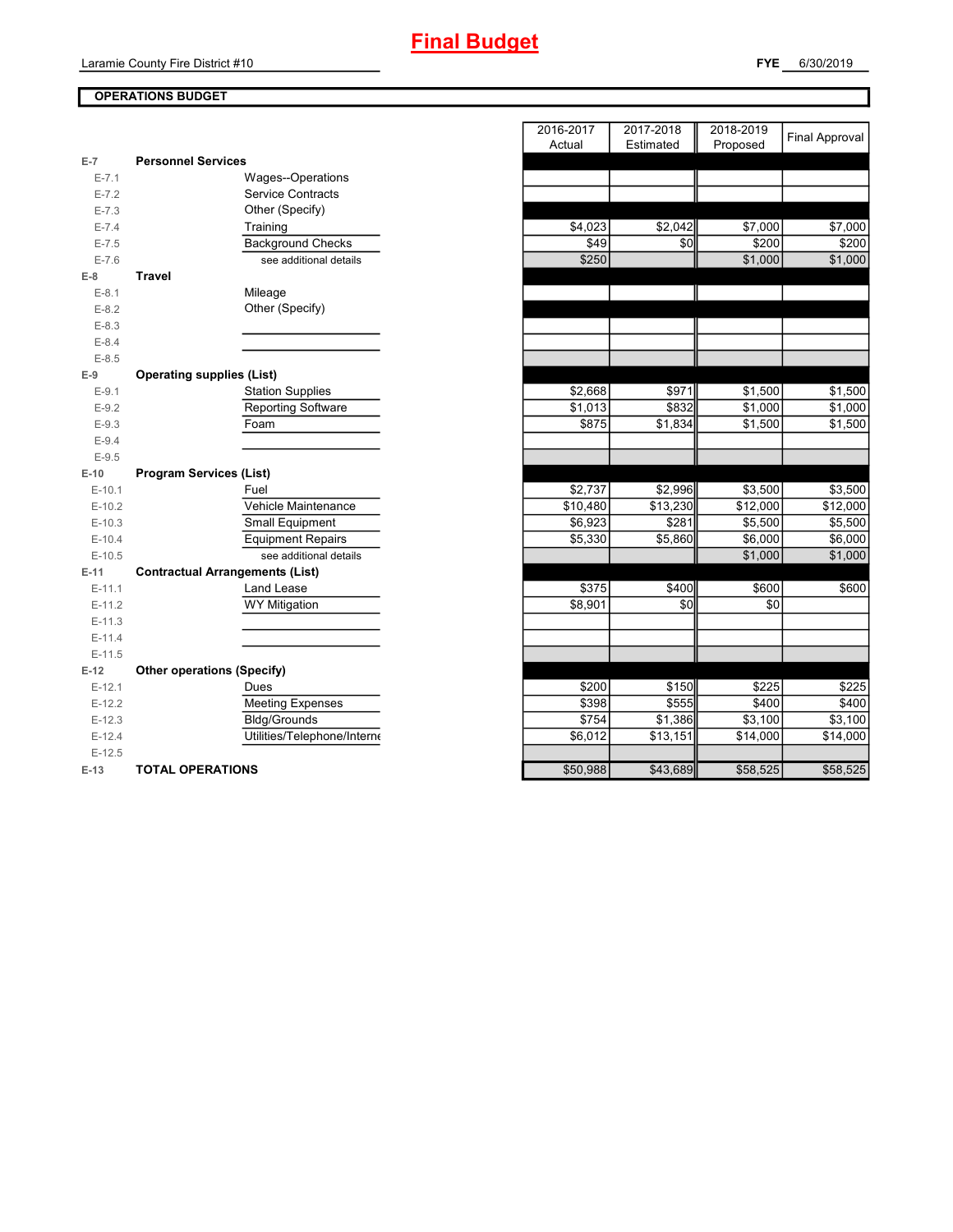## **INDIRECT COSTS BUDGET**

| $E-14$   | Insurance                    |
|----------|------------------------------|
| $E-14.1$ | Liability                    |
| $F-142$  | Buildings and vehicles       |
| $F-14.3$ | Equipment                    |
| $F-144$  | Other (Specify)              |
| $E-14.5$ |                              |
| $F-146$  |                              |
| $F-147$  |                              |
| $E-15$   | Indirect payroll costs:      |
| $F-151$  | FICA (Social Security) taxes |
| $E-15.2$ | <b>Workers Compensation</b>  |
| $E-15.3$ | <b>Unemployment Taxes</b>    |
| $E-15.4$ | Retirement                   |
| $E-15.5$ | Health Insurance             |
| $E-15.6$ | Other (Specify)              |
| $F-157$  |                              |
| $E-15.8$ |                              |
| $E-15.9$ |                              |
| $E-16$   | <b>Depreciation Expenses</b> |
| $E-17$   | <b>TOTAL INDIRECT COSTS</b>  |

|          |                              | 2016-2017<br>Actual | 2017-2018<br>Estimated | 2018-2019<br>Proposed | <b>Final Approval</b> |
|----------|------------------------------|---------------------|------------------------|-----------------------|-----------------------|
| $E-14$   | Insurance                    |                     |                        |                       |                       |
| $E-14.1$ | Liability                    | \$4,637             | \$8,170                | \$8,200               | \$8,200               |
| $E-14.2$ | Buildings and vehicles       |                     |                        |                       |                       |
| $E-14.3$ | Equipment                    |                     |                        |                       |                       |
| $E-14.4$ | Other (Specify)              |                     |                        |                       |                       |
| $E-14.5$ |                              |                     |                        |                       |                       |
| $E-14.6$ |                              |                     |                        |                       |                       |
| $E-14.7$ |                              |                     |                        |                       |                       |
| $E-15$   | Indirect payroll costs:      |                     |                        |                       |                       |
| $E-15.1$ | FICA (Social Security) taxes |                     |                        |                       |                       |
| $E-15.2$ | <b>Workers Compensation</b>  | \$302               | \$488                  | \$2,500               | \$2,500               |
| $E-15.3$ | <b>Unemployment Taxes</b>    |                     |                        |                       |                       |
| $E-15.4$ | Retirement                   | \$1,320             | \$1,260                | \$2,250               | \$2,250               |
| $E-15.5$ | Health Insurance             |                     |                        |                       |                       |
| $E-15.6$ | Other (Specify)              |                     |                        |                       |                       |
| $E-15.7$ |                              |                     |                        |                       |                       |
| $E-15.8$ |                              |                     |                        |                       |                       |
| $E-15.9$ |                              |                     |                        |                       |                       |
| E-16     | <b>Depreciation Expenses</b> |                     |                        |                       |                       |
| $E-17$   | <b>TOTAL INDIRECT COSTS</b>  | \$6,259             | \$9,918                | \$12,950              | \$12,950              |

#### **DEBT SERVICE BUDGET**

|         |                           | 2016-2017 | 2017-2018 | 2018-2019 |                |
|---------|---------------------------|-----------|-----------|-----------|----------------|
|         |                           | Actual    | Estimated | Proposed  | Final Approval |
| $D-1$   | <b>Debt Service</b>       |           |           |           |                |
| $D-1.1$ | Principal                 |           |           |           |                |
| $D-1.2$ | Interest                  |           |           |           |                |
| $D-1.3$ | Fees                      |           |           |           |                |
| $D-2$   | <b>TOTAL DEBT SERVICE</b> | \$0       | \$0       | \$0       | \$0            |